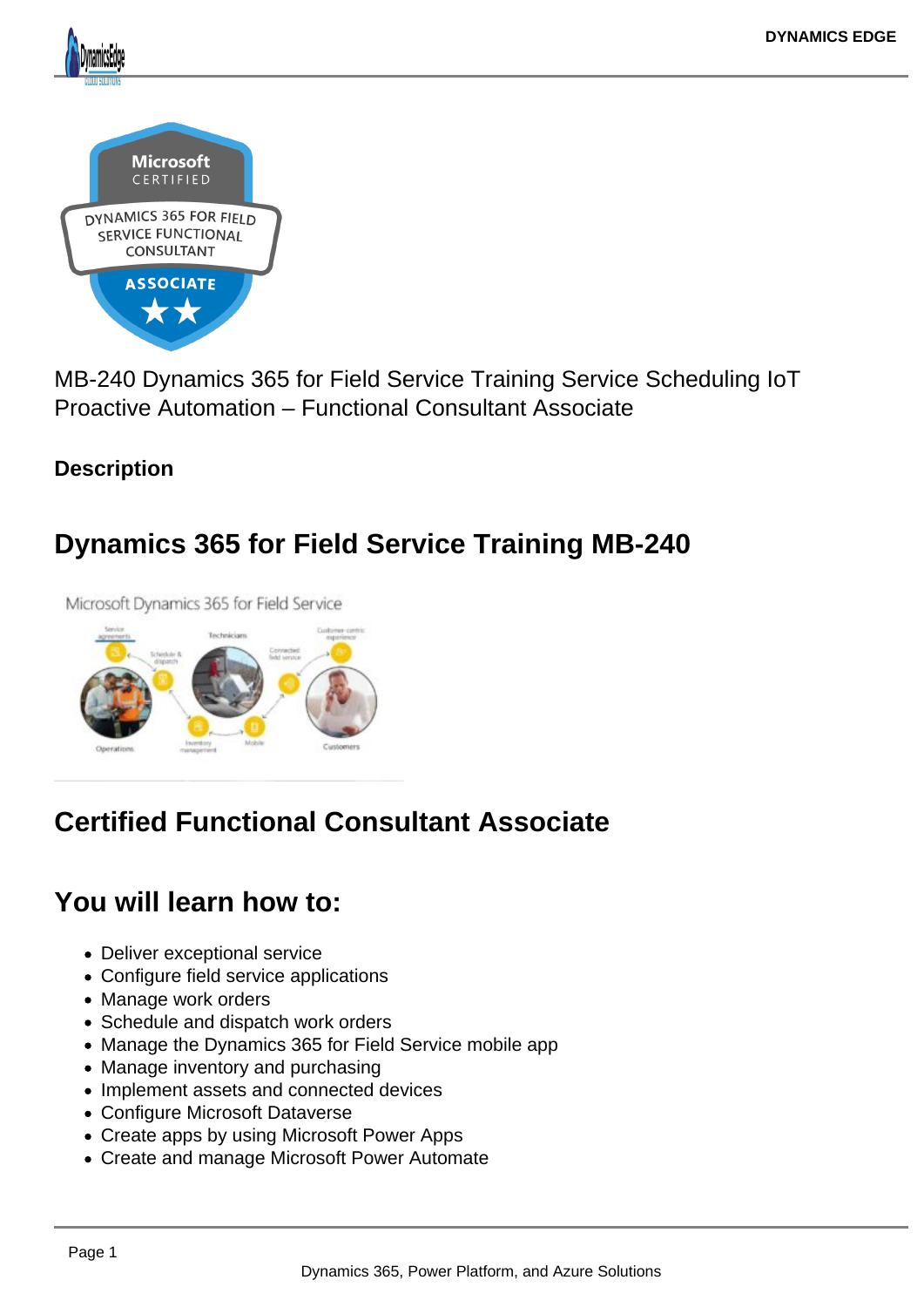

- Connect Dynamics 365 for Field Service to Power BI for Data Analytics
- Implement Microsoft Power Virtual Agents chatbots
- Integrate Microsoft Power Apps with other apps and services
- Manage solutions

# **MB-240 Dynamics 365 for Field Service Training**

Move your organization from reactive to proactive to predictive service using data insights and connected experiences. Connect Dynamics 365 for Field Service to Power BI for Data Analytics

Develops the skills identify and configure the feature used to deliver Field Service solutions. Learn how to identify and scheduling resources to managing workloads for mobile. Identifying the organizational considerations that will drive configuration decisions and common configuration aspects. To implementations and design efficient solutions that align with customer goals.

# **Is this the Right MB-240 Microsoft Dynamics 365 for Field Service Course for You?**

This course is designed for IT professionals with experience or interest in delivering Field Service solutions for large-scale customers.

# **Course Outline**

## **Module 1: Configure Field Service**

In this introductory module, we will introduce key concepts of Dynamics 365 for Field Service, including bookable resources

#### **Lessons**

- Configure Microsoft Dynamics 365 for Field Service
- Configure bookable resources
- Schedule crews, facilities, and resource pools

After completing this module, students will be able to:

- Configure Field Service
- Configure bookable resources
- Configure and schedule crews, facilities and resource pools

### **Module 2: Manage work orders**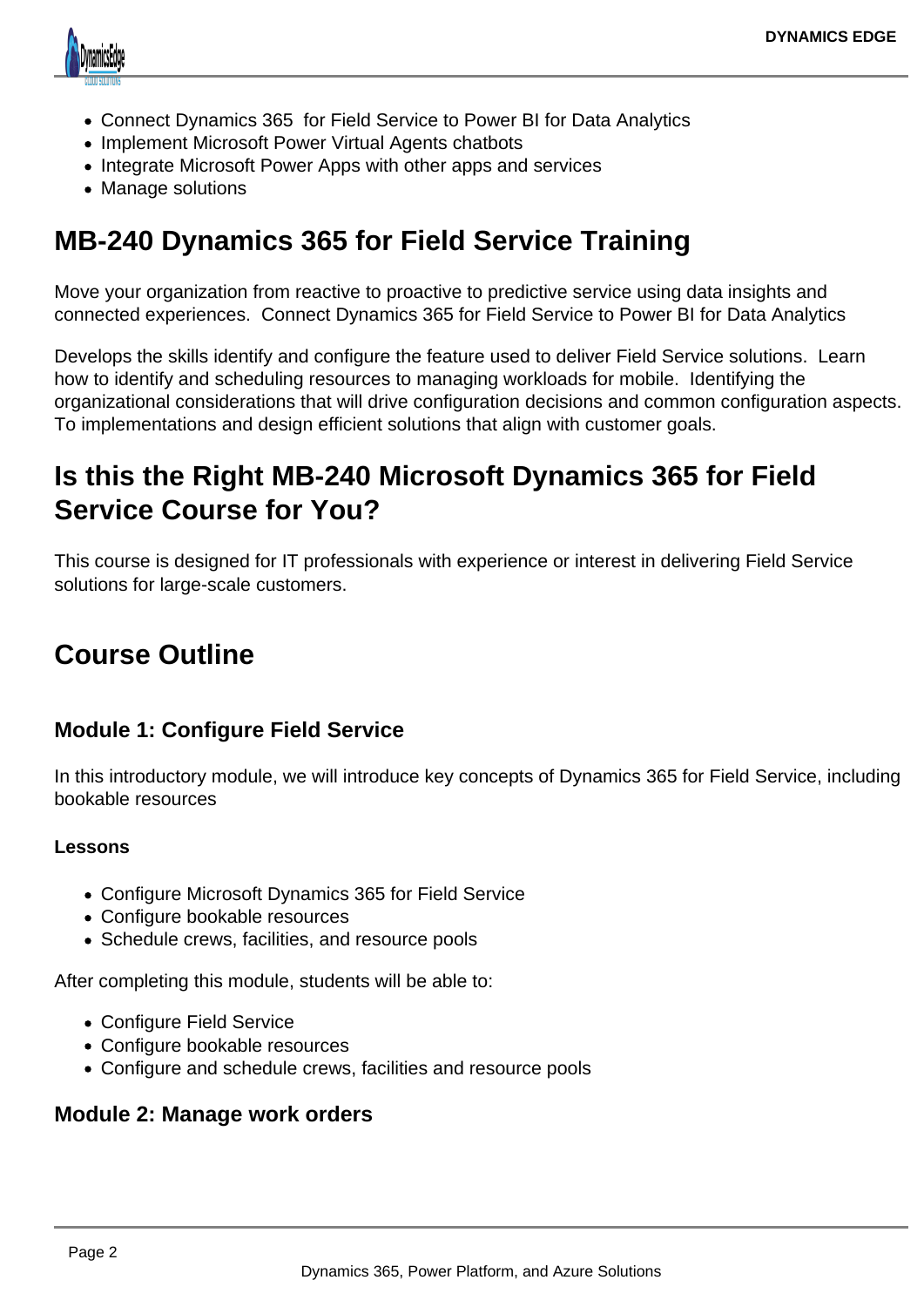

In this module, we will explore work orders, incident types and inspections.

#### **Lessons**

- Work order management, agreements, inventory and purchasing
- Manage incident types
- Inspections

After completing this module, students will be able to:

- Handle work orders, agreements, inventory and purchasing
- Mange incident types
- Create and manage inspections

### **Module 3: Schedule and dispatch work orders**

In this module, we will learn how to work with the schedule board to schedule and dispatch work orders

#### **Lessons**

- Manage scheduling options
- Customize the schedule board
- Deploy Resource Scheduling Optimization (RSO)

After completing this module, students will be able to:

- Schedule and dispatch work orders
- Customize the schedule board
- Deploy RSO

## **Module 4: Field Service Mobile App**

In this module, we will learn how customize and configure the Field Service mobile app.

#### **Lessons**

- Get started with the Field Service mobile app
- Customize and configure the mobile app
- Integrate Remote Assist

After completing this module, students will be able to:

- Customize and configure the Field Service mobile app
- Integrate Remote Assist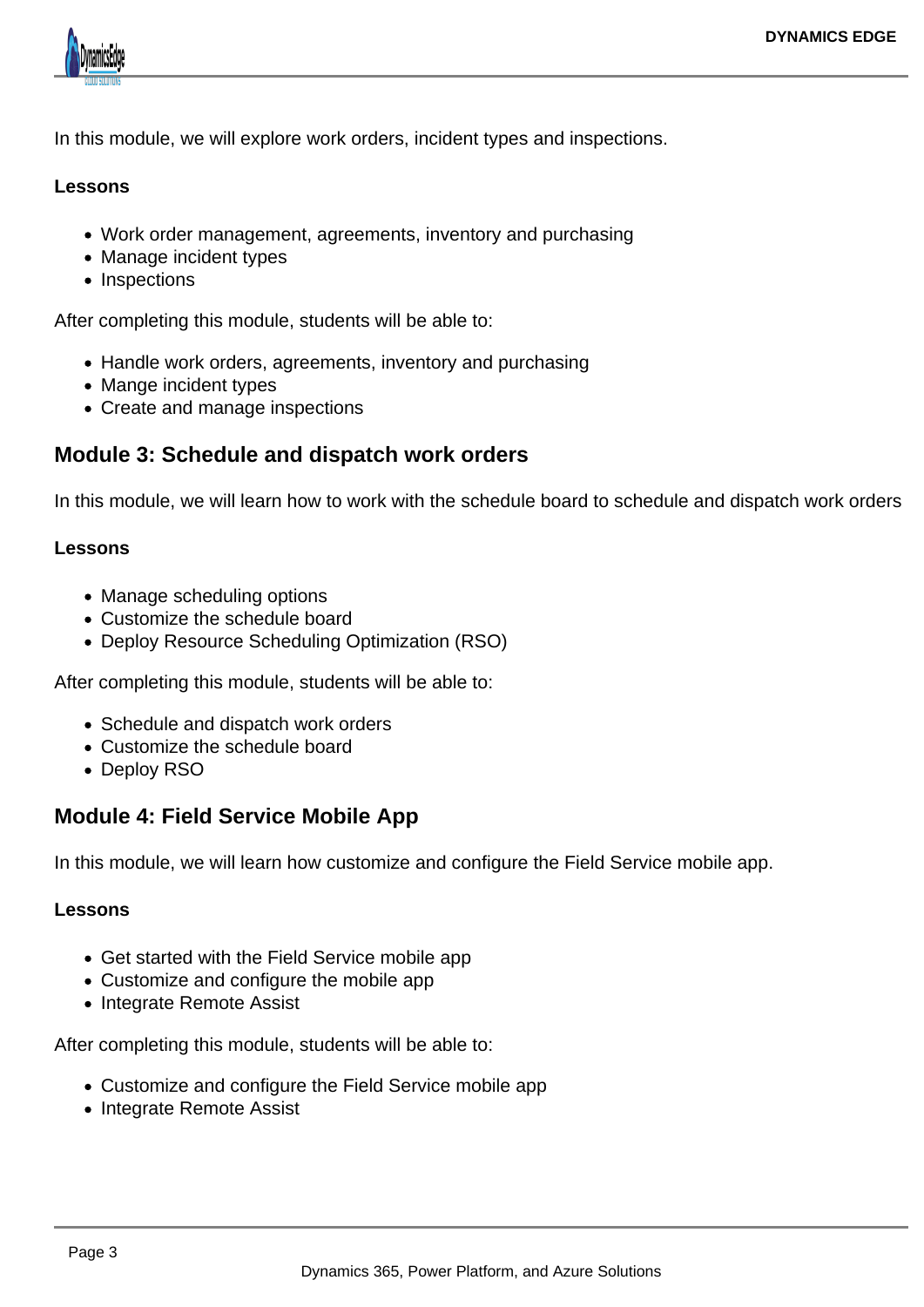

## **Module 5: Manage inventory and purchasing**

In this module, we will learn how to manage inventory and purchasing in work orders

#### **Lessons**

Configure Field Service work orders

After completing this module, students will be able to:

- Configure work orders
- Manage inventory using inventory management and warehouse management
- Make inventory adjustments and transfers

#### **Module 6: Implement assets and connected devices**

In this module, we will introduce Connected Field Service, customer assets and creating work orders from IoT data

#### **Lessons**

- Customer assets
- Create work orders from IoT data

After completing this module, students will be able to:

- Create and associate customer assets
- Create work orders from IoT data using Connected Field Service

### **Module 7: Microsoft Power Platform and Field Service**

In this module, we will learn how to use the Microsoft Power Platform to create custom apps to enhance your Field Service solution

#### **Lessons**

- Create custom apps
- Gather feedback with Customer Voice

After completing this module, students will be able to:

- Create custom apps for Dynamics 365 for Field Service
- Gather customer feedback using Customer Voice